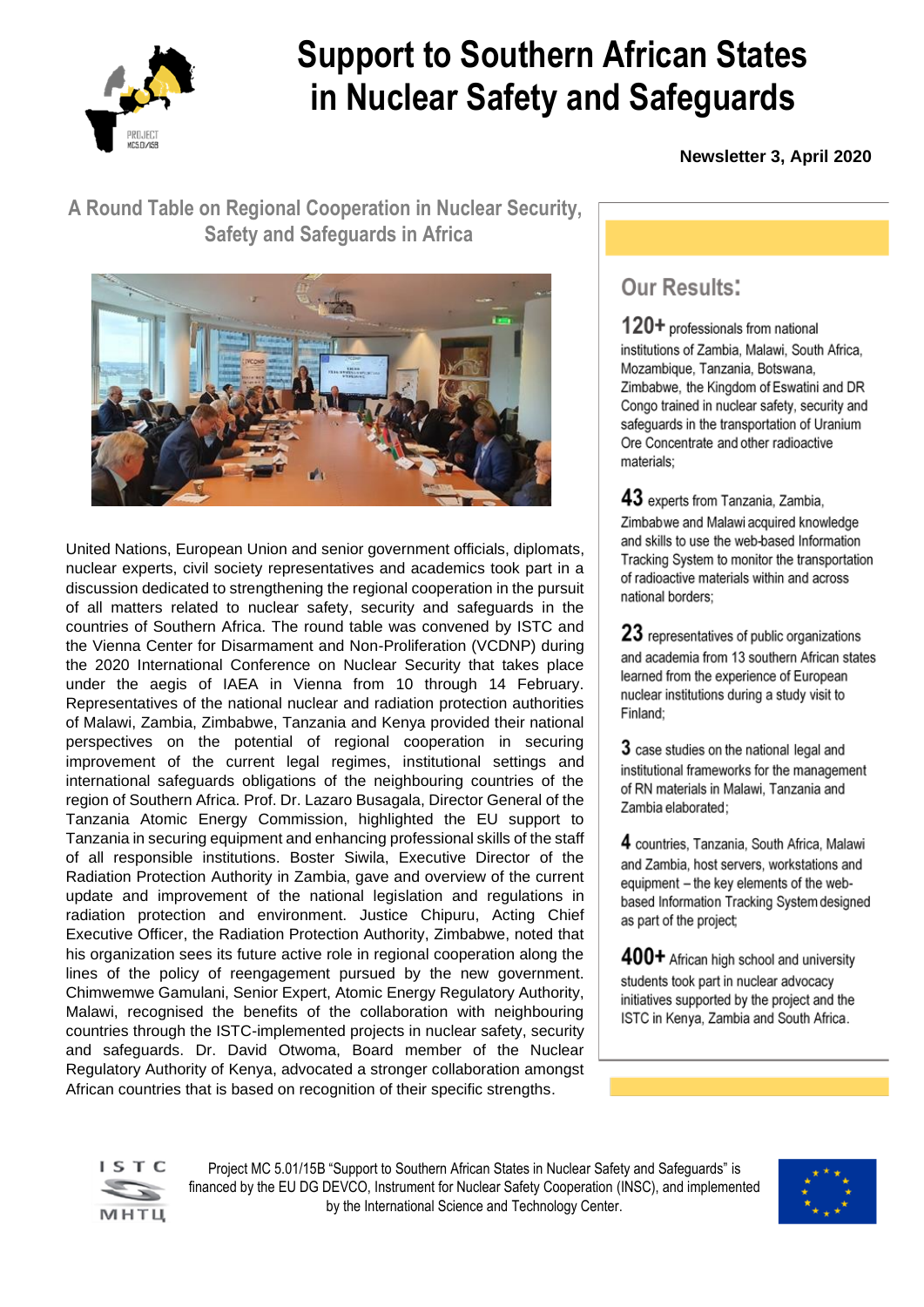

### **ISTC, SADC Secretariat convene a Workshop on Nuclear Safety and Nuclear Transportation Safeguards**

Government officials and experts in the field of energy from twelve states – members of the Southern African Development Community (SADC) kicked off their Energy Subcommittee Meeting in Dar es Salaam in February 2020 with a one-day workshop on the safety and safeguards of nuclear transportation, organized by ISTC and the SADC Secretariat. Officially inaugurated by the Permanent Secretary of the

Ministry of Energy of Tanzania, Ms. Zena A. Said, the capacity development workshop provided an opportunity for over 70 participants from ministries responsible for energy, natural resources and environment to get acquainted with the key principles of nuclear safety, security and safeguards and to discuss the challenges and opportunities for nuclear energy and nuclear applications in Africa. The Director of Infrastructure with the SADC Secretariat Ms. Mapolao Rosemary Mokoena, talked about the wide-ranged agenda that keeps the Energy Subcommittee engaged with regional issues from renewable energy, to energy efficiency to food security. She emphasized that the SADC Secretariat is prepared to apply a multisectoral approach to all matters related to energy and to suggest to member states to consider, in the future, inclusion of the topics of nuclear applications and nuclear safety and safeguards in the SADC policy guiding documents.

One part of the workshop was dedicated to the activities, results and achievements by the project MC 5.01/15 B *Support to Southern African States in Nuclear Safety and Safeguards*, funded by the EU's Instrument for Nuclear Safety Cooperation. African experts presented the national case studies on the safe production and transportation of Uranium Ore Concentrate in Malawi, Namibia, and Zambia. Prof. Justine Ngaile from the Tanzania Atomic Energy Commission highlighted the strong international cooperation in the field of nuclear safety, security and safeguards that helps TAEC in securing skilful staff, advanced equipment and updated regulations that are aligned with the best



international nuclear standards. Mr. Walunji Msiska from the Atomic Energy Regulatory Authority of Malawi presented an overview of the existing legislative, administrative and institutional frameworks that regulates the exploration, production and transportation of yellow cake in his country. Dr. Jeremiah Kebwaro, from Karatina University in Kenya, presented the case study on Namibia, which is prepared based on desk review of national policy documents and reports to UN bodies. Happy Mutanga, Chairman of the Center for Peace and Development in Livingstone, reported on the findings of the national case study on Zambia. The design and deployment in Tanzania, South Africa, Malawi and Zambia of a web-based Information Tracking System to monitor the transportation of radioactive materials is one of the key elements of project MC 5.01/15 B. Mr. Nikolay Palov from the Software company, developer of the system, presented a short video about the ITS and the related trainings provided to over 50 African experts on its use.



#### **Training of Radiation Scientists**

The Zambian Radiation Protection Authority (RPA) Board Chairperson, Brig. Gen. (Dr.) Adrian Maleya, said several institutions use ionising radiation in the application of nuclear science and technology for the benefit of Zambians. The practices include but are not limited to those in Health, Manufacturing, Mining, Agriculture, Research and Training, Exploration of radioactive materials and road construction industries. He also highlighted that the use of nuclear science and technology in Zambia is based on imported radioactive materials and devices and, as a landlocked country, Zambia is used as transit point for radioactive/nuclear materials. Brig. Gen. (Dr.) Maleya was speaking at the official opening of the Sub-Regional Training in Nuclear Safety, Security and Safeguards in the Transport of Uranium Ore Concentrates and other Radioactive Materials-Web Based System in December 2019 at Avani Victoria Falls Resort in Livingstone.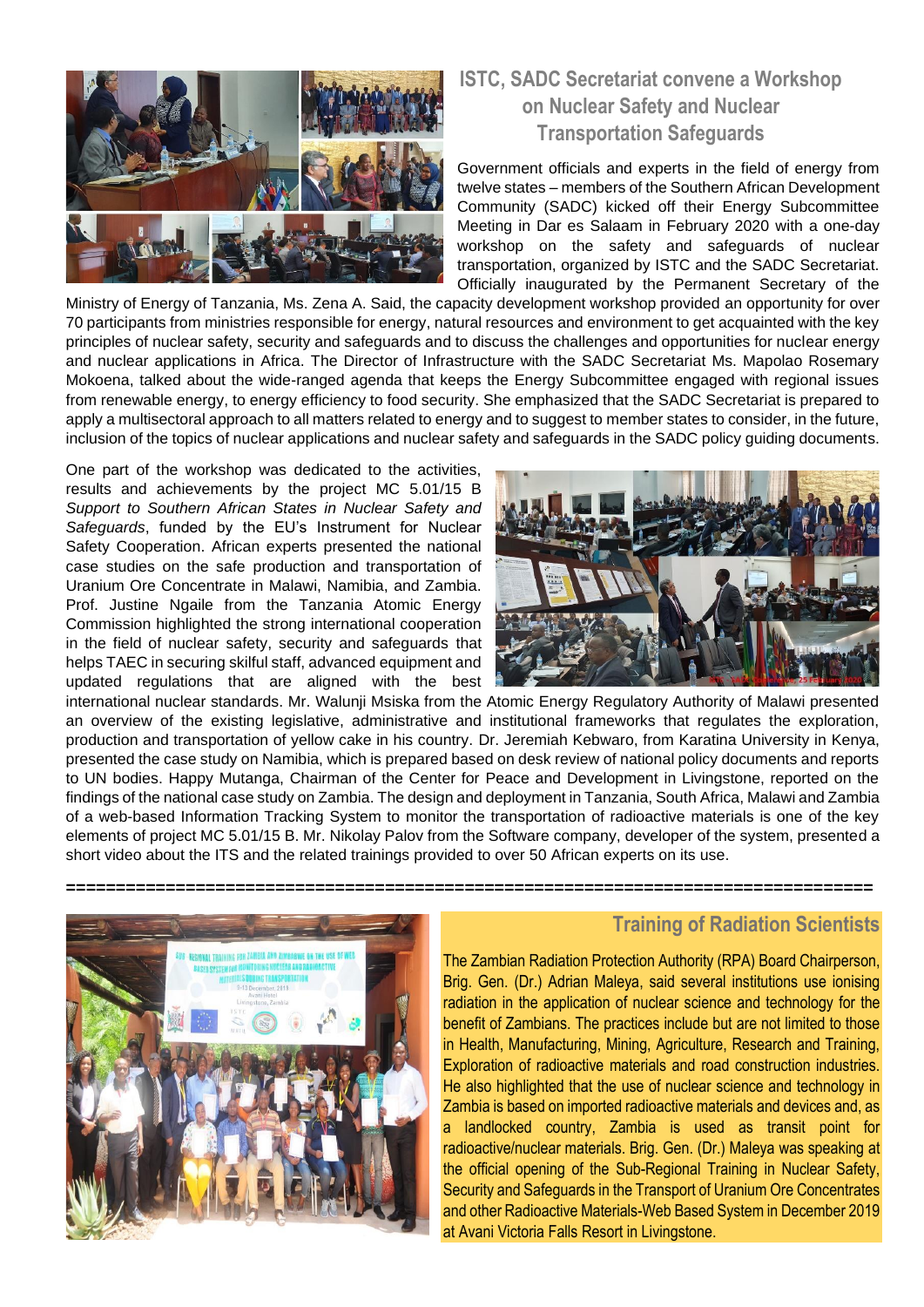#### **The Web-Based Information Tracking System**

The fundamental elements of safe and secure transport include administrative regulations, training and sharing of information about the transport routes and schedule. The Project provides a webbased Information Tracking System (ITS) to prevent incidents and ensure exchange of relevant data in a fast, continuous, comprehensive and consistent manner. To meet the needs of the four island states, members of SADC, the developer, the Software Company Ltd., is envisaging an interface between ITS and the Indian Ocean Regional Information Sharing Platform (IORIS).

The ITS Training and Support Website **[https://sadcproject.novotika.com,](https://sadcproject.novotika.com/)** created by the Software Company Ltd., contains general information, accessible to everyone, about the trainings conducted so far in Tanzania and in Zambia. The training sessions include a Train-the-Trainer course and a real-time simulation of a shipment lifecycle – from creating shipment to its completion. An exam is administered at the end of the training. To pass, a student must answer correctly at least fifteen from all twenty questions. A passing grade earns certification for the acquired skills to use the ITS.





**Countries in Southern Africa Work to Strike a Balance Between Nuclear Safety and Access to Nuclear Technology for Peaceful Use**

With the next iteration of the UNSCR 1540 comprehensive review scheduled for 2021, it was imperative for ISTC to encourage the SADC countries to respond effectively in the face of new patterns of proliferation and evolving threats, including those posed by non-state actors. It is, therefore, worth noting that 14 out of the 16 Member States are signatories to such crucial instrument as the Convention on Physical Protection of Nuclear Material (CPPNM) and 13 have signed with IAEA Comprehensive Safeguards Agreements and Additional Protocols. Comoros and Zimbabwe were the latest newcomers in these arrangements in 2019.

#### **===============================================================================**

#### **from Zambia and Zimbabwe in Livingstone**

Dr. Maleya extended gratitude to the European Union for funding this important event and thanked the participants from Zambia and Zimbabwe, and the experts from Bulgaria and South Africa, who have dedicated their time to the training. As part of the Project implementation activities, and in collaboration with the ISTC, the radiation protection authorities of Zimbabwe and Zambia hosted the training under Project MC5.01/15B. It was necessary to hold the training in order to enhance corporation between Zambia and Zimbabwe and develop a harmonised system of accountancy, control and transport of nuclear and other radioactive material.

 *by Boster Dearson Siwila, Executive Director, Radiation Protection Authority, Zambia*